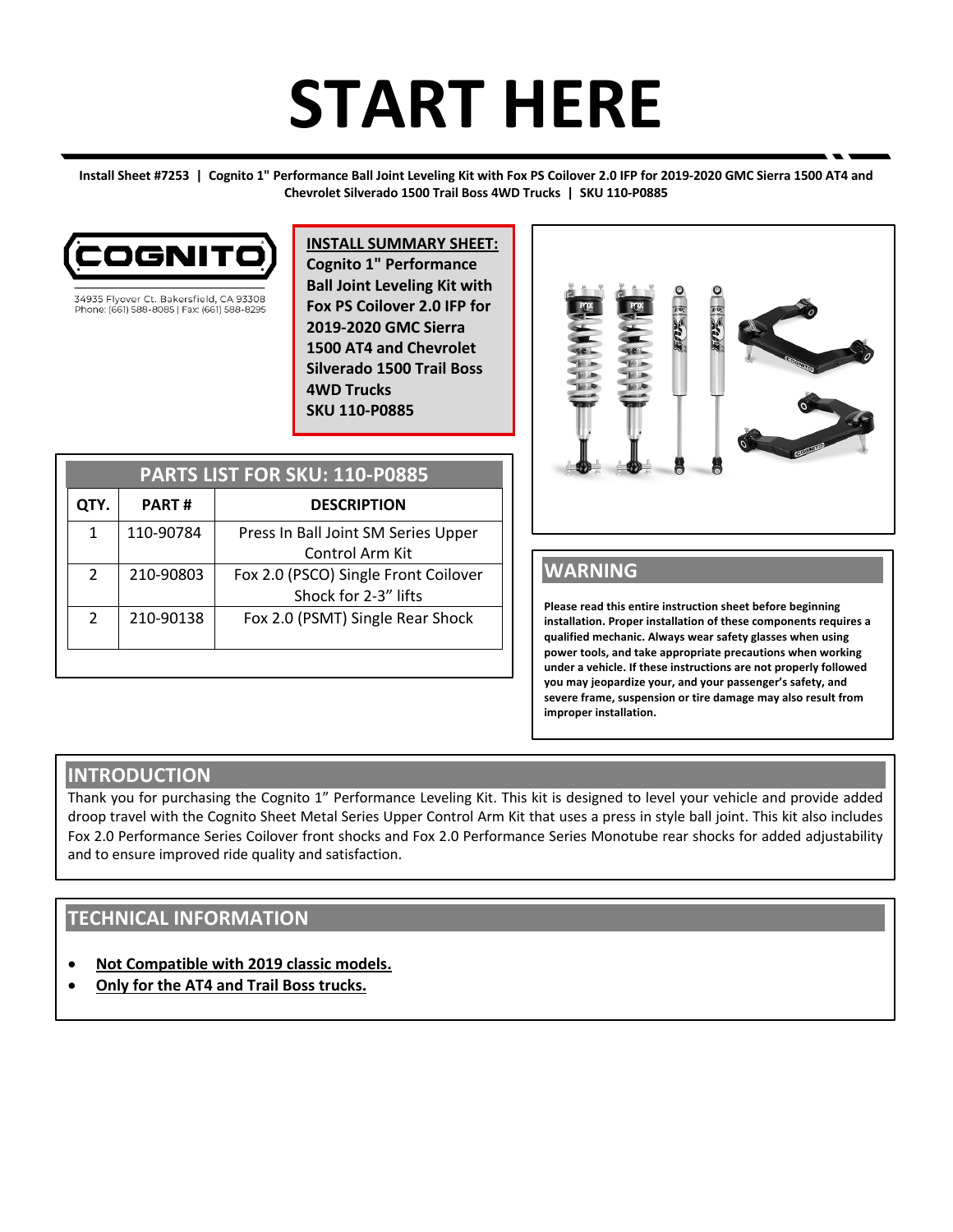**Install Sheet #7253 | Cognito 1" Performance Ball Joint Leveling Kit with Fox PS Coilover 2.0 IFP for 2019-2020 GMC Sierra 1500 AT4 and Chevrolet Silverado 1500 Trail Boss 4WD Trucks | SKU 110-P0885**

This Kit Install Summary will guide you through the **necessary order of steps** to install each of the individual components that comprise this kit in the required sequence to safely complete full and proper installation.

The proper installation of this combination of products is dictated by the necessary sequence in which each component must be installed to avoid access, interference or clearance issues that will result in unnecessary disassembly and reassembly and potential safety hazards.

This document will guide you through the sequence of operations, which includes work to prepare for the installation and the prescribed order for installing components – by referring you to the individual instructions packaged with each Cognito component for detail on how each kit component is properly installed.

### **YOU MUST FOLLOW THESE STEPS IN SEQUENTIAL ORDER FOR PROPER INSTALLATION OF THIS KIT.**

### **REVIEW TECHNICAL NOTES AND REQUIREMENTS OF THE INDIVDUAL INSTALLATION INSTRUCTION SHEETS INCLUDED WITH THIS KIT BEFORE BEGINNING.**

## **INSTALLATION**

- 1. Begin by locating the instruction sheet **8148** included with this kit. You will need them to do this install. If instructions are missing or damaged, contact Cognito Motorsports for where to find replacements.
- 2. Start by properly lifting and supporting the rear of the vehicle by the frame so that the rear wheels are off the ground in the full droop position. **Never work under an unsupported vehicle.**
- 3. Next support the rear axle and remove the OEM shocks using a 21mm wrench or socket but retain the hardware.
- 4. Now locate the provided Fox 2.0 rear shocks **210-90138** and install them using OEM hardware and torque spec (85 ft-lb). It is easiest to first install the upper mount and pull the shock together slightly compressing it to install the lower mount.
- 5. Start working in the front by lifting and properly supporting the vehicle by the frame so that both front wheels are off the ground and the suspension is at full droop. **Never work under an unsupported vehicle.**
- 6. Reference instruction sheet **8148.** Start at the beginning and work through until the OEM upper control arms have been removed, the Cognito arms have been fully assembled, and the service perch has been cut off.
- 7. Next, support the lower control arm and remove the OEM front struts using an 18mm wrench for the upper nuts and a 15mm wrench for the lower bolts. You may discard the 6 OEM upper strut nuts but save the lower shock mounting hardware.
- 8. Now locate the provided Fox Coilover shocks **210-90803** and install them. Use the provided M10 fasteners for the upper strut mount and torque to 45 ft-lb. Use the OEM lower hardware and torque to 40 ft-lb.
- 9. Once the Fox Coilover shocks are fully installed, reference instructions **8148** and pick up where you left off installing the Cognito UCAs and follow them to completion. *This completes the installation steps, enjoy your new Cognito Performance Leveling Kit!*

Revision Date: 5/5/20 **2**